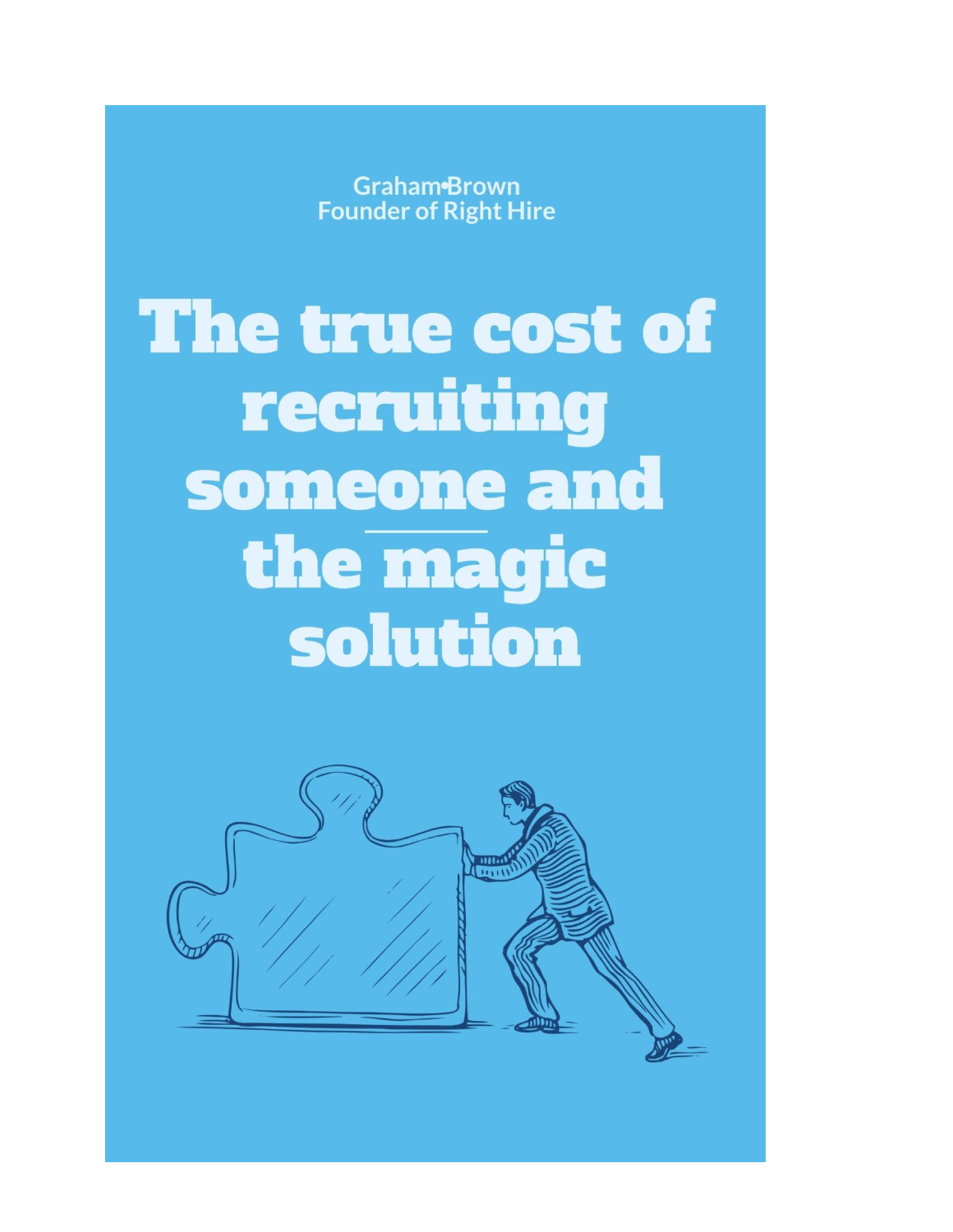# **The true cost of recruiting someone and the magic solution**



## **Contents**

| Page 2 | The True Cost of Recruiting Someone and the<br><b>Magic Solution</b> |
|--------|----------------------------------------------------------------------|
| Page 3 | Why do you need an engaged team?                                     |
|        | What is the cost of getting it wrong?                                |
|        | What effect can a bad hire have?                                     |
| Page 4 | Top 10 hiring checklist                                              |
|        | The solution                                                         |
|        | What is it and how does it work?                                     |
|        | Why is Right Hire your recruiter's worst                             |
|        | nightmare and your best friend?                                      |
| Page 5 | What profile of person would you like for your                       |
|        | next appointment?                                                    |
| Page 6 | What do you get from Right Hire?                                     |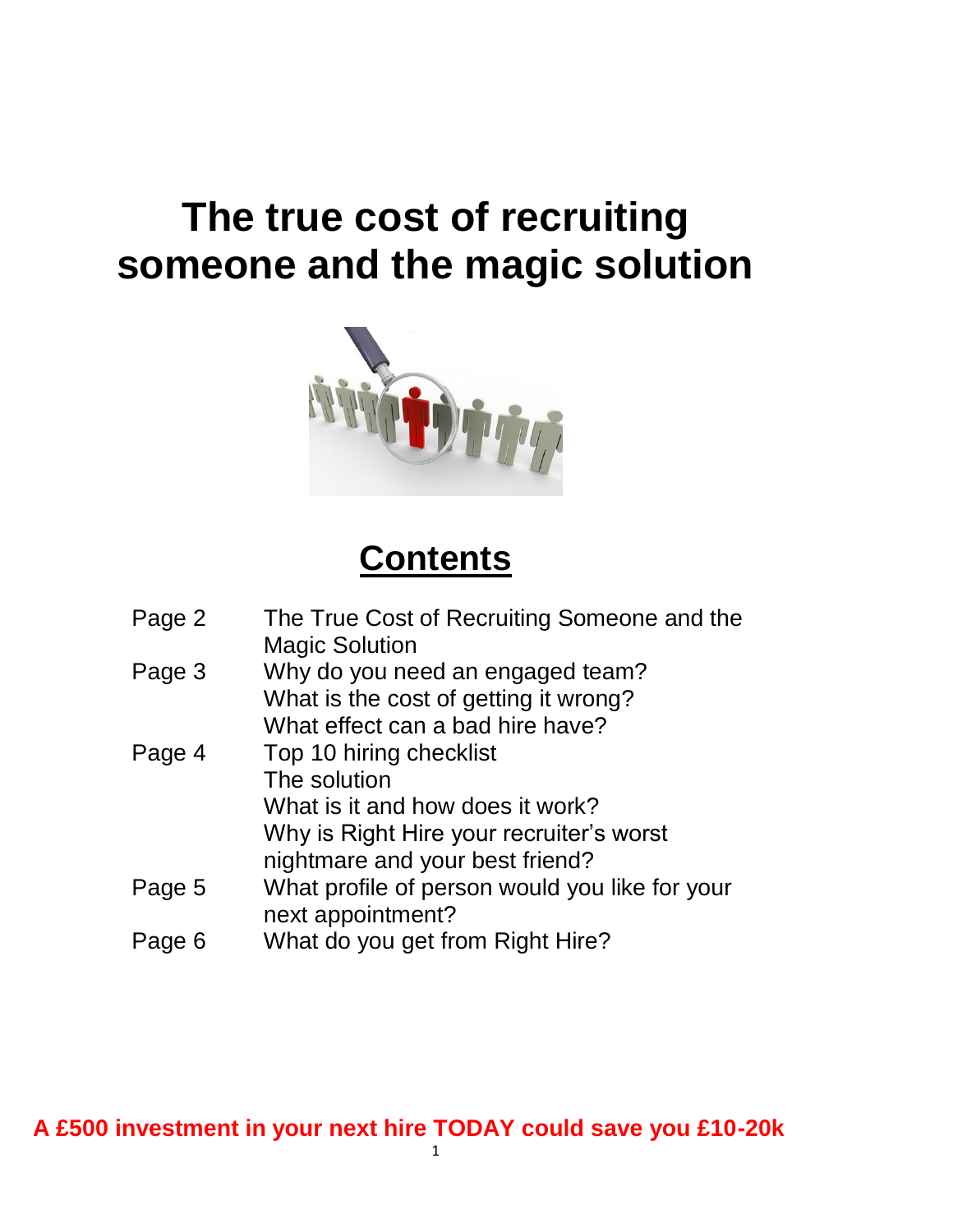### **The True Cost of Recruiting Someone and the Magic Solution**

According to the REC (Recruitment & Employment Confederation) 9 out of 10 HR professionals have worked in a business that hired the wrong person for a job: bad hires are not isolated incidents but frequent occurrences and VERY costly.

Some hiring managers recruit people they know, some because they like the "cut of someone's jib", some because they just need a bum on a seat but what is the actual cost of recruiting someone?

If we take the national average salary as an example:

| TOTAL COST TO BUSINESS:                                                             | £53.389 |
|-------------------------------------------------------------------------------------|---------|
| • Recruitment Costs (e.g. advertising, interview & recruitment process)             | £5520   |
| Other costs (HR time, sick days, software licences, holiday cover etc)<br>$\bullet$ | £8000   |
| Contribution to overhead (office space/IT)<br>$\bullet$                             | £4800   |
| • Training & Development                                                            | £1500   |
| • Pension (auto enrolment)                                                          | £828    |
| NICs at 13.8%<br>$\bullet$                                                          |         |
| Bonuses - national average<br>$\bullet$                                             |         |
| Salary - national average                                                           | £27,600 |

There may be elements of the above you can reduce and there may be other costs you need to add in. The REC and Undercover Recruiter project these costs at 3 times the salary and the CIPD say it could be as much as 5 times the salary but you need to know what the number looks like for you.

These figures assumes your hire will be in place for 12 months but what if you've invested all this money, they leave and you need to start the recruitment process again? You had better be prepared to spend again!

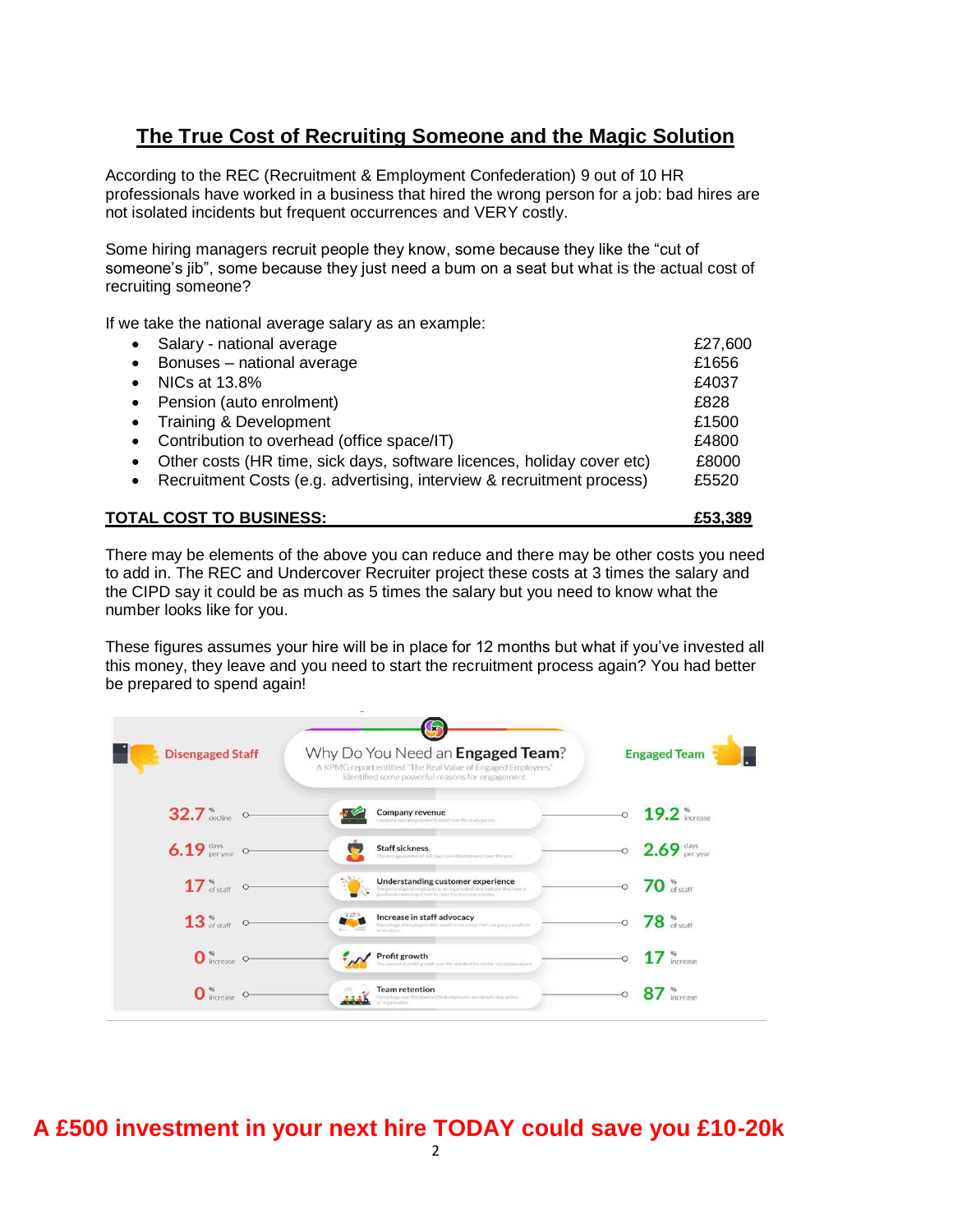#### **Why do you need an engaged team?**

The above report from KPMG highlights the different having someone engaged and in flow v someone who is disengaged. The difference helping the team achieve targets to the actual profitability on the bottom line is significant and can cost you on average 3 and a half sick days per person per annum!

#### **What is the cost of getting it wrong?**

If the candidate doesn't work out you could easily have spent in excess of £30k over 6 months (if you have the foresight to let them go that early).

Many employers will spend tens of thousands of pounds on equipment, on design, on their office but still not get their recruitment process right, whether they use an agency or not.

#### **What effect can a bad hire have?**

The two major omissions from the list above are the affect a bad hire can have on your team and the brand damage they can do externally. How much is your team worth to you and how much is your reputation worth? You may never know the true cost of the damage because it's unlikely you will be able to measure it or even be aware of it.

How much in lost productivity and opportunity will it cost your team? How will it affect morale? You might even lose good people before you are even aware of the seriousness of the problem. Will a dissatisfied customer tell you or just not use your services again?

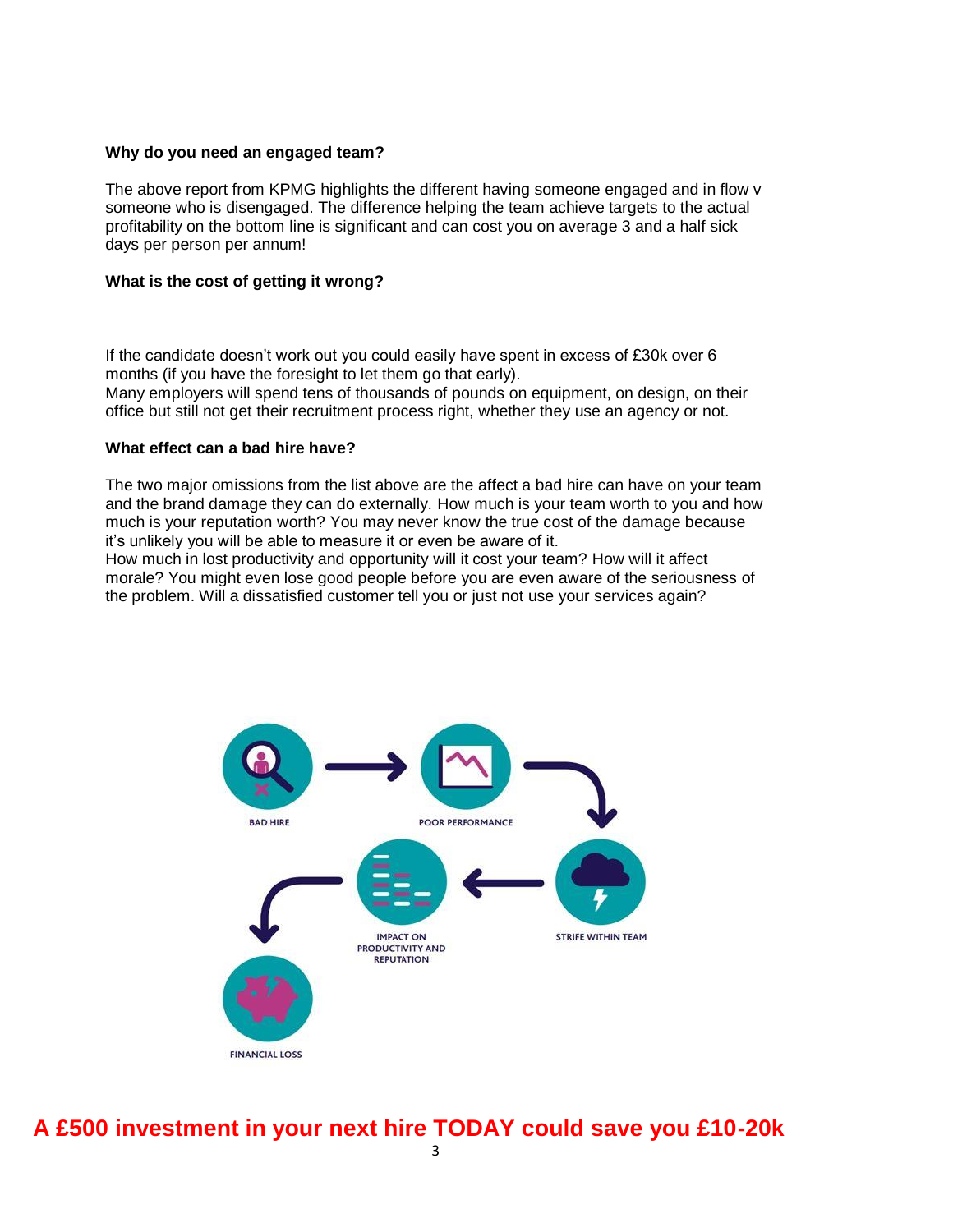#### **Top 10 hiring checklist**

- 1. Ask yourself if it's the right time to make an appointment
- 2. Hire someone who will uphold the same values as you do
- 3. If something is free and sounds too good to be true, it usually is
- 4. If you use a recruitment agency tie them down on a free replacement rather than a rebate or you will end up paying half as much again to recruit someone. This way they are held accountable
- 5. Odd question but consider what you might fire them for. If you come up with nothing, it's a good sign
- 6. Science CAN be applied to hiring. Investigate platforms that can minimise your risk
- 7. Get a second opinion if you're not sure
- 8. Remember this: **Companies hire on skill and fire on behaviour.**
- 9. If you've gone through this list and you think you've found someone outstanding make a good offer quickly. The recruitment industry is in a candidate-led market at the moment and expect good people to have options. You need to make sure your business is their number one choice.
- 10. Never recruit someone without running them through a behavioural profile and match the behaviour to the behaviour you are looking for in the job. It makes NO DIFFERENCE if they have the skill if they don't have the attitude. You will fire hem or they will leave because what you're asking of them is not in their nature.

#### **The solution**

Several of our customers choose to find their own people but still need a final check – an insurance policy. Right Hire is that insurance policy.

#### **What is Right Hire and how does it work?**

- 1. The Hiring Manager completes a job survey, outlining the ideal behaviour for a successful candidate who will stay and add value to the business.
- 2. Right Hire will assess the candidate you want to make an offer to or a candidate you want to interview and produce a 32 page report on the candidate's profile.
- 3. Right Hire will assess the candidate against your job survey and the job description and interview them.
- 4. Right Hire will produce a candidate match report and give you a risk assessment based on the survey.

#### **Why is Right Hire your recruiter's worst nightmare and your best friend?**

- For most recruiters their idea of finding the right candidate is to match the skill and that is leaving the job half done. Skill without attitude and the right behaviour will almost certainly end in a costly, bad hire. **Don't let them get away with it.**
- Most recruiters search based on skill not behaviour.
- Most employers HIRE on skill and FIRE on behaviour, but almost never assess behaviour. Agencies almost always follow suit.
- It makes them accountable for the work they do for you.
- Recruiters rarely invest in a behavioural tool. Why? Because it can be costly and it gives the employer a compelling reason not to hire their candidate.

It's not a question of whether someone CAN do the job it's if they WILL do the job and this is down to their attitude - their natural behaviour.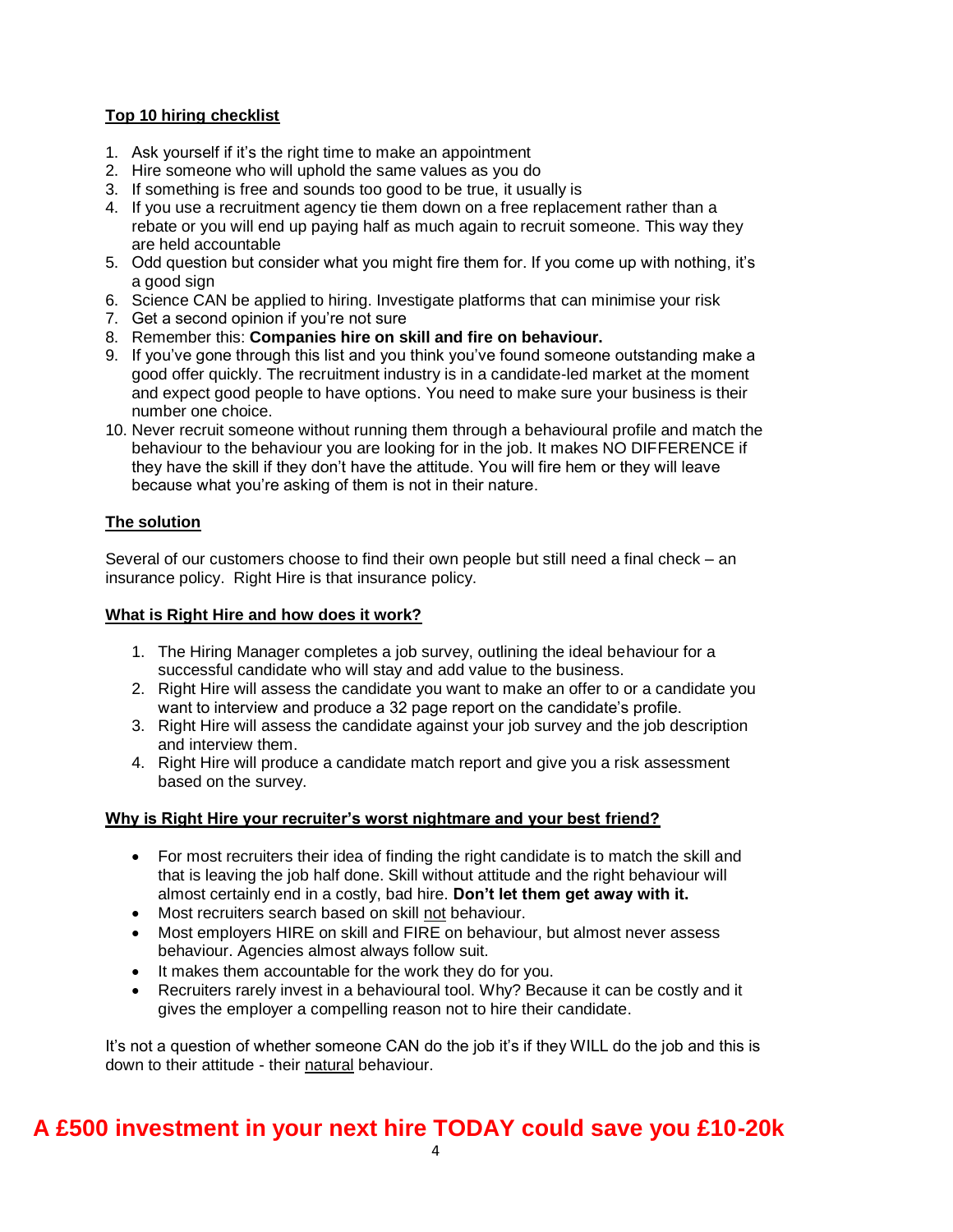

## WHAT PROFILE OF PERSON WOULD YOU LIKE FOR **YOUR NEXT APPOINTMENT?**

- A dynamic, creative self-starter
- A detailed focused systems person
- Someone grounded & project focused
- A people person & relationship builder

**THIS IS NOT A RECRUITMENT AGENCY SERVICE. IT RELIES ON YOU SOURCING YOUR OWN CANDIDATES. IF YOU NEED SUPPORT FINDING PEOPLE PLEASE LET US KNOW.**